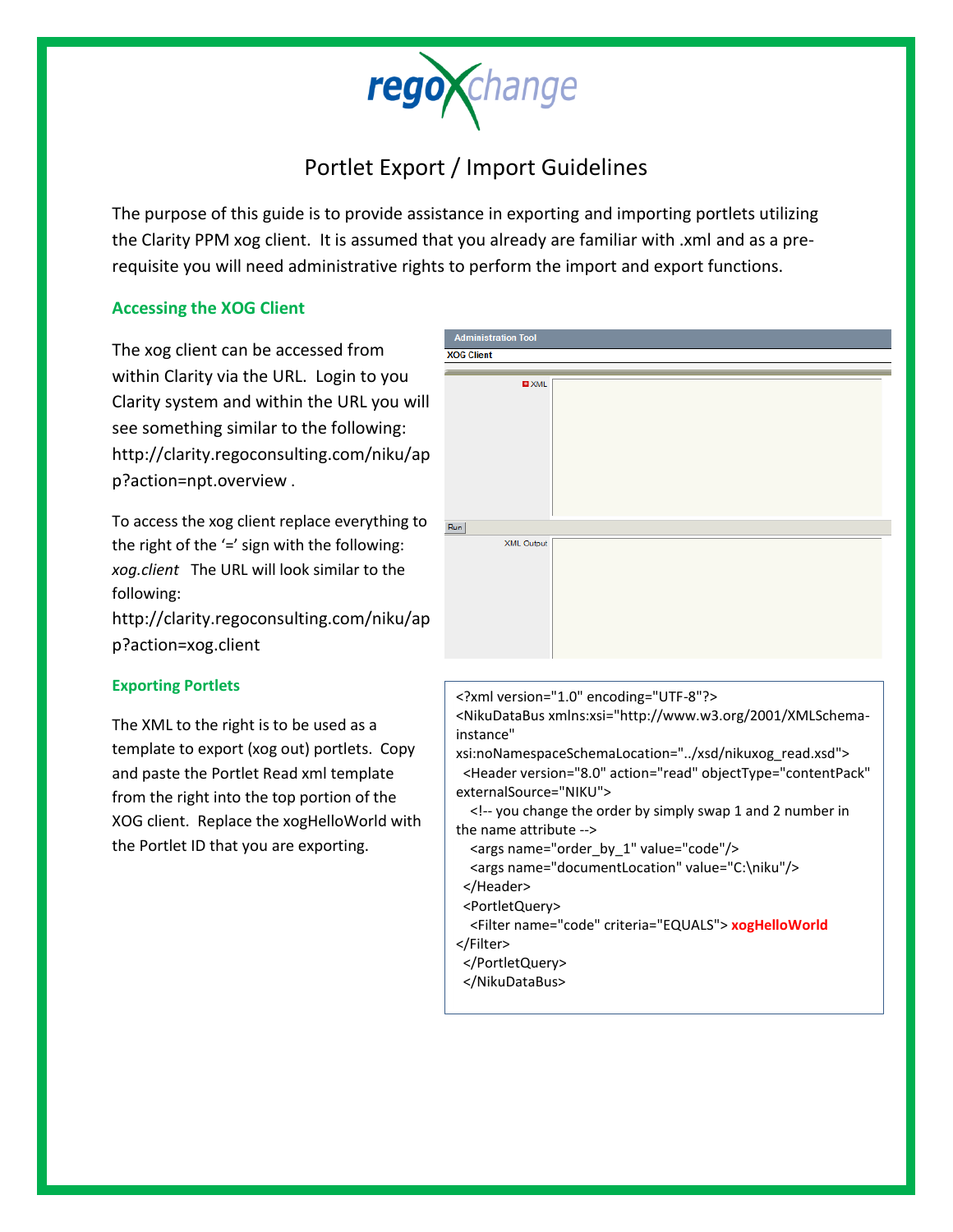The Portlet ID can be found from the Administration Tool in the Portlets listing as shown below.

| <b>Juri</b> | Portlet $\triangle$                          |   | ID                             | Category                        | <b>Type</b>               | Instance<br><b>Type</b> | Active        | <b>Description</b>                  | Date Created    | Creator                                 |
|-------------|----------------------------------------------|---|--------------------------------|---------------------------------|---------------------------|-------------------------|---------------|-------------------------------------|-----------------|-----------------------------------------|
|             | <b>Actuals by</b><br><b>Transaction Type</b> | 鸭 | cop.priTrxTypeHierarchy        | Productivity                    | Grid                      | Project                 | $\mathscr{A}$ | <b>Actuals by Transaction Type</b>  |                 | 11/19/10 12:02 AM Administrator, Niku   |
|             | $\blacksquare$ Alerts                        | 鸭 | cop.dashboardProjectAlerts     | <b>Business</b><br>Intelligence | Grid                      | Project                 | $\mathscr{A}$ | Alerts                              |                 | 11/19/10 12:01 AM Administrator, Niku   |
|             | <b>Earned Value</b><br><b>Phase Analysis</b> | 먡 | cop.prjEarnedValuePhaseAnalysi | Productivity                    | Grid                      | Project                 | ◢             | Earned Value Phase Analysis         |                 | 11/19/10 12:00 AM Administrator, Niku X |
|             | General                                      | 鸭 | project.General                | Project                         | <b>Restricted Project</b> |                         | ◢             | General information for a project   | 7/26/04 5:32 PM | Administrator, Niku                     |
|             | Labor Effort                                 | 鴨 | project. Effort                | Project                         | <b>Restricted Project</b> |                         | $\mathscr{M}$ | Labor Resource Effort for a project | 7/26/04 5:32 PM | Administrator, Niku                     |
|             | Links                                        | 鴨 | project.Links                  | Project                         | <b>Restricted Project</b> |                         | ◢             | Links defined for a project         | 7/26/04 5:32 PM | Administrator, Niku Da                  |
|             | <b>Project Baselines</b>                     | 먠 | cop.dashboardProjectBaselines  | Productivity                    | Graph                     | Project                 | ◢             | <b>Project Baselines</b>            |                 | 11/19/10 12:02 AM Administrator, Niku X |
|             | Subprojects                                  | 뺨 | project.Subprojects            | Project                         | <b>Restricted Project</b> |                         | $\mathscr{L}$ | Subprojects for a project           | 7/26/04 5:32 PM | Administrator, Niku                     |

The XOG client will look like the following once you have pasted the Portlet Read xml into the top XML section: (Remember to replace the portlet id with the desired portlet id that you are exporting)

| <b>XOG Client</b> |                                                                                                                                                                                                                                                                                                                                                                                                                                                                                                                                                                            |
|-------------------|----------------------------------------------------------------------------------------------------------------------------------------------------------------------------------------------------------------------------------------------------------------------------------------------------------------------------------------------------------------------------------------------------------------------------------------------------------------------------------------------------------------------------------------------------------------------------|
|                   | * XML xml version="1.0" encoding="UTF-8"?<br><mikudatabus xmlns:xsi="http://www.w3.org/2001/XMLSchema-instance" xsi:no<br=""><header action="read" externals:<br="" oblecttype="contentPack" version="8.0">&lt;!-- you change the order by simply svap 1 and 2 number in the name a&lt;br&gt;<args 3<br="" name="order by 1" value="code"><args name="documentLocation" value="C \niku"></args><br/></args></header><br/><portletquery><br/><filter :="" criteria="EQUALS" filter="" id="" name="code" portlet="" rego=""><br/></filter></portletquery><br/></mikudatabus> |
|                   | ш                                                                                                                                                                                                                                                                                                                                                                                                                                                                                                                                                                          |
| Run               |                                                                                                                                                                                                                                                                                                                                                                                                                                                                                                                                                                            |

Press the Run button to execute the export. When the export has been completed the output will be in XML format and will be displayed in the XML Output section of the XOG client as shown below:

| Run |                                                                                                                                                                                                                                                                                                                                                                                                                                                                                                                                                                                                                                                                                                                                                                                                                                                                                                                                                                                                                                                                                                                                                                                                                                                                                                                                                                                                                                       |
|-----|---------------------------------------------------------------------------------------------------------------------------------------------------------------------------------------------------------------------------------------------------------------------------------------------------------------------------------------------------------------------------------------------------------------------------------------------------------------------------------------------------------------------------------------------------------------------------------------------------------------------------------------------------------------------------------------------------------------------------------------------------------------------------------------------------------------------------------------------------------------------------------------------------------------------------------------------------------------------------------------------------------------------------------------------------------------------------------------------------------------------------------------------------------------------------------------------------------------------------------------------------------------------------------------------------------------------------------------------------------------------------------------------------------------------------------------|
|     | XML Output xml version="1.0" encoding="UTF-8"?<br><nikudatabus xmlns:xsi="http://www.w3.org/2001/XMLSchema-instance" xsi<br=""><header <br="" action="write" externalsource="NIKU">objectType="contentPack" version="12.1.0.5849"/&gt;<br/><contentpack update="true"><br/><portlets update="true"><br/><gridportlet <br="" allowconfigure="true">allowConfigureLabel="true" allowEditing="false"<br/>category="businessIntelligence"<br/>code="rego all assignments"<br/>dataProviderId="rego all assignments"<br/>dataProviderPartitionId="NIKU.ROOT"<br/>dataProviderType="nsql" defaultSortColumn="project nam<br/>defaultSortOrder="ascending" forceFilter="false"<br/>gridAttributeProtection="1" hasEditableColumn="false"<br/>metricsLocation="bottom" objectType="SYSTEM"<br/>quervSource="customer" showAltValueText="false"<br/>showColumnCurrencyCode="false" source="customer"&gt;<br/><nls languagecode="zh" name="All Assignments"></nls><br/><nls languagecode="da" name="All Assignments"></nls><br/><nls languagecode="it" name="All Assignments"></nls><br/><nls languagecode="no" name="All Assignments"></nls><br/><nls languagecode="ko" name="All Assignments"></nls><br/><nls languagecode="cs" name="All Assignments"></nls><br/><nls languagecode="de" name="All Assignments"></nls><br/><nls languagecode="fi" name="All Assignments"></nls></gridportlet></portlets></contentpack></header></nikudatabus> |
|     | <nls languagecode="zh TW" name="All Assignments"></nls><br><nls languagecode="pt" name="All Assignments"></nls><br><nls languagecode="sv" name="All Assignments"></nls><br><nls languagecode="fr" name="All Assignments"></nls><br>ш                                                                                                                                                                                                                                                                                                                                                                                                                                                                                                                                                                                                                                                                                                                                                                                                                                                                                                                                                                                                                                                                                                                                                                                                  |